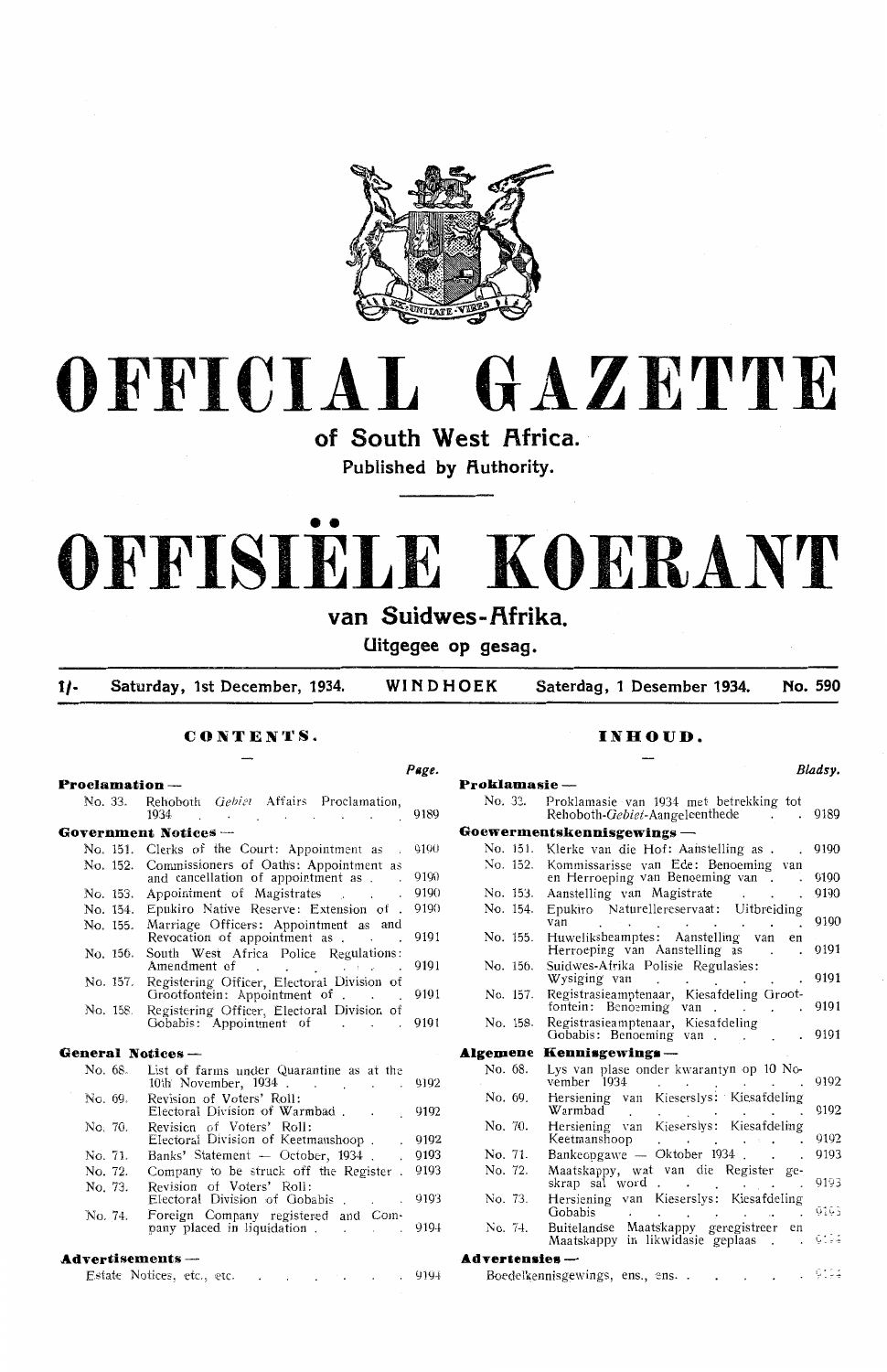#### **By IiIS HONOUR DAVID GIDEON CONRADIE,**  ADMINISTRATOR OF SOUTH WEST AFRICA

#### No. 33 of 1934.]

WHEREAS by paragraph *four* of the Agreement concluded between the Administrator of South West Africa and the Kapitein of the Rehoboth Community and the members of the Raad of the said community, which said Agreement was ratified and confirmed by Proclamation of the Administrator dated the twenty-eighth day of September, 1923 (Proclamation No. 28 of 1923), it was agreed *inter alia,* that the Administrator, after consultation with the Raad of the aforesaid Rehoboth Community should possess the power to extend to the Territory referred to in the Agreement as the *Gebiet* the operation of any law in force in the Territory of £outh West Africa, if he considered such extension expedient or desirable in the interests of either the Territory of South West Africa or the *Gebiet*;

**AND** WHEREAS, by section *one* of the Rehoboth Affairs Proclamation, 1924 (Proclamation No. 31 of 1924), it was provided that, from and after the taking effect there0f, the Raad should cease to function within the *Gebiet*, and that all and several the powers, functions and duties vested by law in the Raad should vest in the Magistrate of the District of Rehoboth;

AND WHEREAS, after consultation with the Magistrate of the District of Rehoboth, the Administrator considers it expedient and desirable in the interests of the Territory of South West Africa and of the *Oebiet* to extend to the *Oebict*  the operation of the Stamp Duties and Fees Act, 1911 (Act of the Parliament of the Union of South Africa No. 30 of 1911 ), as amended from time to time, and as applied to this Territory, and the Immorality Proclamation, 1934 (Proclamation No. 19 of 1934);

NOW THEREFORE, under and by virtue of the powers in me vested, I do hereby proclaim, declare and make known as follows:-

The following laws, together with all amendments thereof or additions thereto which may hereafter be enacted, and all regulations which have been or may hereafter be made thereunder, shall be of full force and effect in the Territory referred to as the *Gebiet* in the Agreement contained in the Schedule to the Proclamation of the Administrator dated the twenty-eighth day of September, 1923 (Proclamation No. 28 of 1923), as amended by section *fourteen* of the Rehoboth Gebiet Affairs Proclamation, 1928 (Proclamation No. 9 of 1928).

- (a) The Stamp Duties and Fees Act, 1911 (Act No. 30 of 1911), as amended by the Stamp Duties and Fees Amendment Act, 1913 (Act No. 31 of 1913), and the Stamp Duties and Fees Act Further Amendment Act, 1921 (Act No. 31 of 1921), of the Parliament of the Union of South Africa, and as applied to this Territory and modified in 1:espect of such application by Proclamation of the Military Governor of the Territory dated the twentieth day of September, 1915 (Proclamation No. 13 of 1915), Proclamation of the Administrator dated the sixth day of September, 1921 (Proclamation No. 43 of 1921), the Stamp Duties and Fees Amendment Ordinance, 1930 (Ordinance No. 6 of 1930), the Stamp Duties and Fees Amendment Proclamation, 1931 (Proclamation No. 10 of 1931), the Stamp Duties and Fees Amendment Ordinance, 1931 (Ordinance No. 6 of 1931), and the Stamp Duties and Fees Amendment Proclamation, 1932 (Proclamation No. 29 of 1932);
- (b) The Immorality Proclamation, 1934 (Proclamation "No. 19 of 1934).

#### GOD SAVE THE KING.

Given under my hand and seal at Windhoek, this 10th day of November, 1934.

> D. 0. CONRADIE, *Administrator.*

#### **PROKLAMASIE**

#### VAN SY EDELE DAVID GIDEON CONRADIE, ADMINISTRA TEUR **VAN** SUIDWES-AFRIKA.

No. 33 van 1934.]

NADEMAAL deur paragraai vier van die Ooreenkoms tussen die Administrateur van Suidwes-Afrika en die Kaptein van die Rehoboth-Gemeente en die lede van die Raad van die voormelde Oemeente gesluit, watter Ooreenkoms deur Proklamasie van die Administrateur, gedagteken die agt-en-twintigste dag van September 1923 (Proklamasie No. 28 van 1923) bevestig en bekragtig is, dit *inter alia* ooreengekom is dat die Administrateur, na rugspraak met die Raad van die voormelde Rehoboth-Gemeente, die bevoegdheid sou besit om<br>enige wetgewing wat in die Gebied Suidwes-Afrika in werking is op die landstreek, wat in die Ooreenkoms die *Gebiet* genoem word, uit te brei, as hy sodanige uitbreiding in die belange óf van die Gebied Suidwes-Afrika óf van die *Gebiet* raadsaam of wenslik ag;

EN NADEMAAL deur artikel *een* van ''De Rehoboth Aangelegenheden Proklamatie, 1924" (Proklamasie No. 31 van 1924), bepaal is, dat vanaf en na die inwerkingtrcding daar- van die Raad sou ophou om binne die *Oebiet* te fung::er en clat al die bevoegdhede, funksies en pligte, deur wet aan die Raad verleen, by die Magistraat van die distrik Rehoboth sou berus;

EN NADEMAAL die Administrateur, na rugspraak met die Magistraat van die distrik Rehoboth, dit raadsaam en wenslik ag, in die belange van die Gebied Suidwes-Afrika<br>en van die *Gebiet* om ''De Zegelwet 1911'' (Wet van die Parlement van die Unie van Suid-Afrika No. 30 van 1911), soos van tyd tot tyd gewysig en op hierdie Gebied toegepas, sowel as die Immoraliteit Proklamasie 1934 (Proklamasie No. 19 van 1934) in die *Oebiet* in werking te laat tree;

SO IS DIT dat ek, ingevolge en kragtens die bevoegdhede my verleen, hierby proklameer, verklaar en bekend<br>maak as volg:—

Die volgende wette, tesame met al die wysigings daar-van of byvoegsels daartoe, wat Merna uitgevaardig mag word, sowel as alle regulasies wat kragtens die wette gemaak<br>is of hierna gemaak mag word, is van krag en tree in werking in die Oebied, wat die *Oebiet* genoem word in die Ooreenkoms vervat in die Bylae tot die Proklamasie<br>van die Administrateur, gedateer die agt-en-twintigste dag van September 1923 (Proklamasie No. 28 van 1923), soos gewysig by artikel *Feertie1z* van die Proklamasie van 1928 met betrekking tot Rehoboth-*Gebiet*-Aangeleenthede 1928 (Pro-<br>klamasie No. 9 van 1928):—

(a) "De Zegel Wet 1911" (Wet No. 30 van 1911), soos gewysig by "De Zegelwet Wijzigingswet 1913" (Wet No. 31 van 1913) en "De Wet tot verdere Wijziging van de Zegelwet 1921" (Wet No. 31 van 1921) van die Parlement van die Unie van Suid-Afrika en, soos op hierdie Oebied toegepas en vir sodanige toepassing gewysig deur Proklamasie van die Militere Goewerneur van die Gebied, gedateer die twintigste dag van September 1915 (Proklamasie No. 13 van 1915), Proklamasie van die Administrateur gedateer die sesde dag van September 1921 (Proklamasie No. 43 van 1921), die Seelregte en Fooie Wysigingsordonnansie 1930 (Ordonnansie No. 6 van 1930), die Seëlregte en Fooie Wysigingsproklamasie 1931 (Proklamasie No. 10 van 1931), die Seelregte en Fooie Wysigingsordonnansie 1931 (Ordonnansie No. 6 van 1931) en die Seelregte en Fooie Wysigingsproklamasie 1932 (Proklamasie No. 29 van 1932).

(b) Die Immoraliteit Proklamasie 1934 (Proklamasie No. 19 van 1934).

#### GOD BEHOEDE DIE KONING.

Oegee onder my hand en seel te Windhoek op hierdie 10e dag van November 1934.

> D. 0. CONRADIE, *Admi:zistraieur.*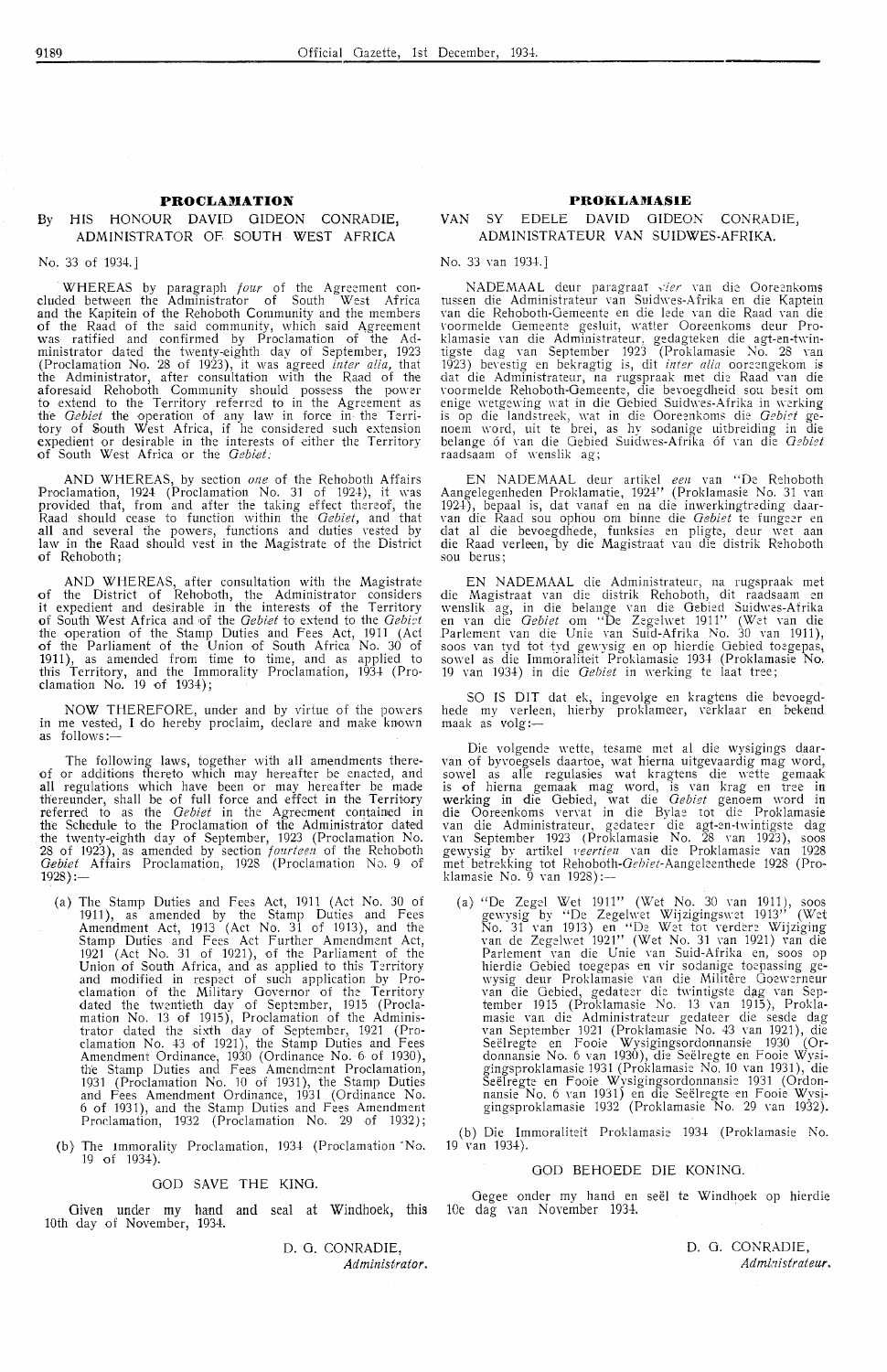# **Government Notices.**

The following Government Notices are published for general information.

> F. P. COURTNEY CLARKE, *Secretary for Squth West Africa.*

Administrator's Office, Windhoek,

No. 151.) [2nd November, 1934. No. 151.] [2 November 1934.

The following appointments as Clerks of the Court have heen approved:-

- OTJIWARONOO: CH.RISTIAAN JACOBUS VAN DEN BERG, with effect from the 2nd November, 1934, vice Mr. 0. E. C. Bohlmann.
- O.MARURU: SIDNEY RONALD BASSINOTHWAIOHTE, with effect from the 2nd November, 1934, vice Mr. *].* F. J. Orobl\_er, transferred.

No. 152.] [2nd November, 1934. No. 152.] [2 November 1934.

The Administrator has been pleased to approve of the foilowing :-

- 1. APPOINTMENT AS COMMISSIONER OF OATHS.
	- Area of Jurisdiction. The Principal of the Burger School,<br>Stamprietfontein, or the officer
- Stamprietfontein, or the officer<br>lawfully acting as such: District of Gibeon. 2. CANCELLATION OF APPOINTMENT
- AS COMMISSIONER OF OATHS. Hugo Amos van Aarde: District of Gibeon. . Hugo Amos van Aarde: Distrik Gibeon.
- 

#### APPOINTMENT OF MAO!STRATES.

The Administrator has been pleased to make the following appointments:-

- DA VID IZAK HENDRIK RYK MEINTJES, to be Magistrate for the district of Otjiwarongo, vice C. L. WARNER, retired, with effect from the 3rd November, 1934;
- ABRAHAM ANDRIES LE ROUX to be Magistrate for the district of Rehoboth, Yice D. I. H. R. ME INT JES, transferred, with effect from the 4th November, 1934;
- CORNELIS SERF AAS ECKARD, to be Magistrate for the district of Grootfontein, vice F. H. KLETTE, transferred, with effect from the 4th November, 1934 ;
- FREDERICK ALFRED EKSTEEN, to be Magistrate for the district of Swakopmund, vice C. S. ECKARD, transferred, with effect from the 2nd November, 1934.

Ne. 154. | [2nd November, 1934.]

EPUKIRO NATIVE RESERVE: EXTENSION OF.

The Administrator has been pleased under and by virtue of the powers in him vested by Section *sixteen* of the Native Administration Proclamation, 1922 (Proclamation No.<br>11 of 1922), to increase the area of the Epukiro Native Reserve, as defined by Government Notice No. 109 dated the '17th August, \_1925, by adding to it the area adjoining its Northern border, in extent approximately 743,000 hectares, and bounded as follows:-

# **Goewermentskennisgewings.**

Die volgende Goewermentskennisgewings word vir algemene informasie gepubliseer.

**f'. P. COURTNEY CLARKE,** 

Sekretaris vir Suidwes-Afrika.

Kantoor van die Administrateur, **Windhoek.** 

- Die volgende aanstellings as Klerke van die Hof is goedgekeur :-
	- OT JIW ARONOO: CH.RISTIAAN JACOBUS VAN DEN BERG met ingang vanaf 2 November 1934 in die<br>plek van Mnr. G. E. C. Bohlmann.

OMARURU: SIDNEY RONALD BASSINGTHWAIGHTE, met ingang vanaf 2 November 1934 in die plek van Mnr. J. F. J. Grabler wat verplaas is.

- 
- Dit het die Administrateur behaag om die volgende goed te keur:-
- 1. KOMMISSARIS VAN EDE: BENOEMINO **VAN.**

Die Hoofonderwyser van die Burgerskool op Stamprietfontein of die beampte  $Regsmagsg<sub>2</sub> *b i zd .*$ 

wat wettiglik in daardie hoedanigheid optree: Distrik Gibeon.

2. KOMMJSSARIS VAN EDE: HERROEPING VAN.

No. 153.] [2nd November, 1934. No. 153.] [2 November 1934.

#### AANSTELLING VAN MAO!STRATE.

Dit het die Administrateur behaag om die volgende aanstellings te maak :-

- DAVID IZAK HENDRIK RYK MEINTJES, as Magistraat van die distrik Otjiwarongo, in die plek van C. L. WARNER, wat afgetree het, met ingang vanaf 3 November 1934;
	- ABRAHAM ANDRIES LE ROUX, as Magistraat van die distrik Rehoboth, in die plek van D. I. H. R. MEINTJES, wat verplaas is, met ingang vanaf 4 November 1934;
	- CORNELIS SERFAAS ECKARD, as Magistraat van die distrik Orootfontein, in die plek van F. H. KLETTE, wat verplaas is, met ingang vanaf 4 November 1934;
	- FREDERICK ALFRED EKSTEEN, as Magistraat van die distrik Swakopmund, in die plek van C. S. ECKARD, wat verplaas is, met ingang vanaf 2 No-Yember 1934.

No. 154.) [2 November 1934.

EPUKIRO NATURELLERESERVAAT: UITBREIDING VAN.

Dit het die Administrateur behaag om, ingevolge en kragtens die bevoegdheid hom verleen by artikel *sestien* van "De Naturelle Administratie Proklamatie 1922" (Proklamasie No. 11 van 1922), die gebied van die Epukiro NatureHereservaat, soos omskryf by Goewermentskennisgewing No. 109 van 17 Augustus 1925, te vergroot deur toevoeging van die gebied wat langs sy noordelike grens gelee is en 'n oppervlakte van ongeveer 743,000 ha. het en waarvan die grense as volg is:-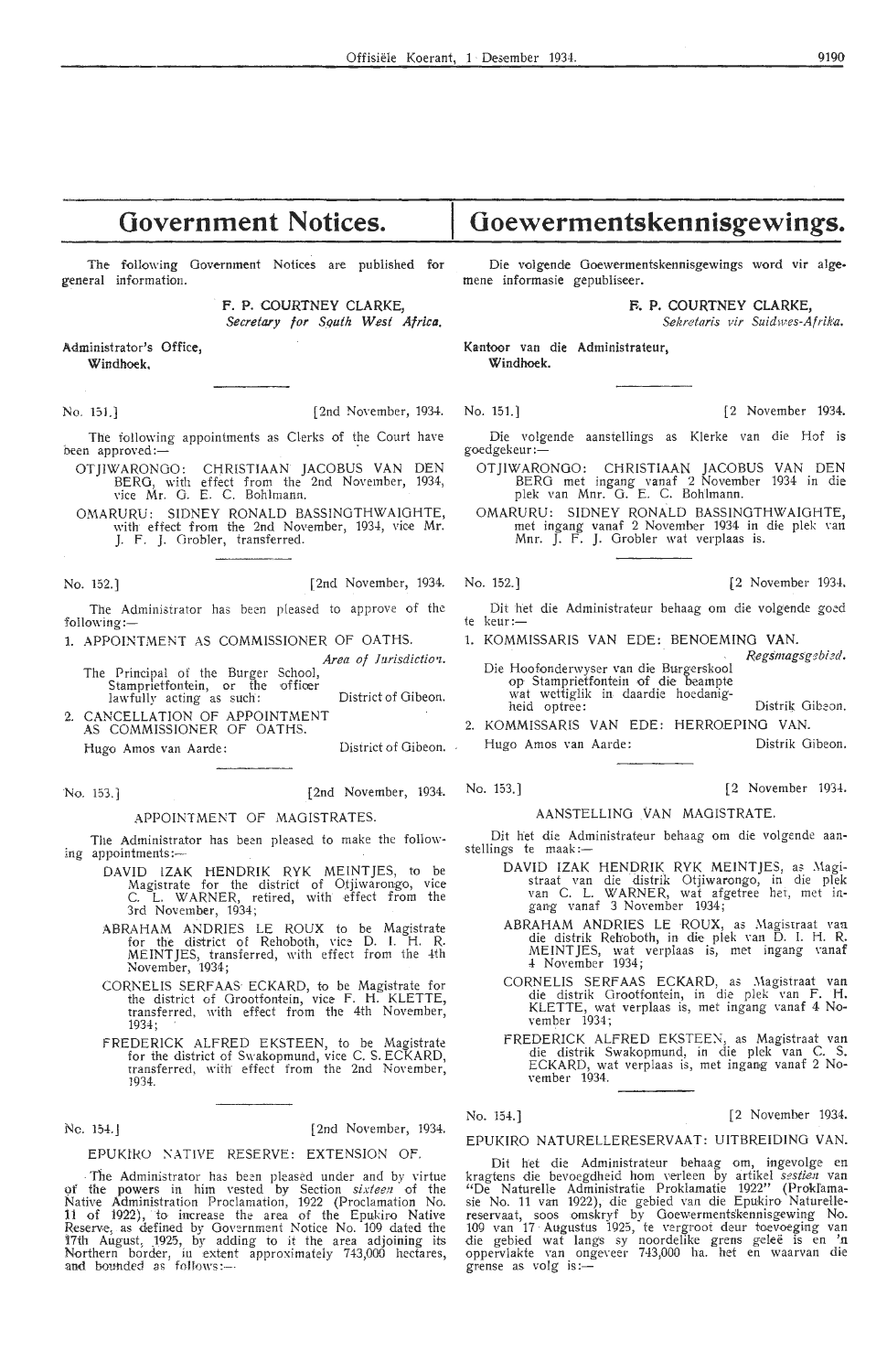Commencing at the north-western corner beacon of the farm Okatomba'ka No. 266, in the district of Gobabis, and proceeding due north in a straight line to a point on this<br>line where a line running 8 kilometres northwards from and parallel to the centre course of the Eiseb Omuramba, intersects it. thence continuing generally north-eastwards and east-<br>wards along a line 8 kilometres from and parallel to the centre course -of the Eiseb Omuramba to a point due north of the north-eastern corner of the Epukiro Native Reserve<br>No. 329, as defined by Government Notice No. 109 of 1925, dated the 17th August, 1925, thence due south in a straight line to the north-eastern corner of the said Native Reserve, thence westwards along the northern boundary of the said Native Reserve, defined as \_ aforesaid, to its porth-western corner, being a point on the boundary of the Police Zone, as defined in the First Schedule to the Prohibited Areas Proclamation No. 26 of 1928, thence continuing generally westwards along the boundary of the Police Zone, defined as aforesaid, to the north-western corner beacon of the farm Okatombaka No. 266, being the point of beginning.

#### No. 155.] [2 November, 1934. No. 155.] [2 November 1934.

#### MARRIA . . r ICERS: APPOINTMENT AS AND REVOCATION OF APPOINTMENT AS.

The Administrator has been pleased, in terms of subsections (1) and (2) of section *five* of the Solemnization<br>of Marriages Proclamation, 1920 (Proclamation No. 31 of 1920), to make the following appointments as marriage of-<br>ficers for South West Africa:—

- (1) Reverend Ernst Esslinger of the Rhenish Mission, Okahandja, with effect from the 9th November, 1934;
- (2) Reverend Job Ritchie Molahloe of the African Methodist Episcopal Church with effect from the 13th November, 1934.

The Administrator has further been pleased, in terms of sub-section (3) of section *five* of the said Proclamation to revoke the appointment as marriage officer for South West Africa of Reverend Dr. Heinrich Vedder of the Rhenish Mission, Okahandja, with effect from the 1st December, 1934.

No. 156.] (22nd November, 1934. No. 156.) [22 November 1934.

#### SOUTH WEST AFRICA POLICE REGULATIONS: AMENDMENT OF

The Administrator has been pleased under the provisions of section *eight* of Police Proclamation No. 56 of 1921 (Police Proclamation, 1921) to approve of the cancellation of Regulation No. 175 and the restoration of the rates of pay as prescribed by paragraphs (d) and (e) of Regulation 26, with effect from 1.4.1934.

REGISTERING OFFICER, ELECTORAL DIVISION OF GROOTFONTEIN: APPOINTMENT OF.

The Administrator has been pleased, in terms of paragraph *three* of the Schedule to the South West Africa Constitution Act, 1925 (Act No. 42 of 1925), to approve of the appointment of ABRAHAM JACOBUS FRANCOIS VILJOEN as Registering Officer for the Electoral Division of Grootfontein during the absence on leave of Mr. V. R. Verster with effect from the 14th December, 1934, to the 17th January, 1935.

#### No. 158.] [23rd November, 1934. No. 158.} (23 November 1934.

#### REGISTERING OFFICER, ELECTORAL DIVISION OF GOBABIS: APPOINTMENT OF.

The Administrator has been pleased, in terms of paragraph three of the Schedule to the South West Africa Constitution Act, 1925 (Act No. 42 of 1925), to approve of the appointment of ALÉXANDER FRIEDRICH VON BUCHENRODER KNOBEL<br>as Registering Officer for the Electoral Division of Gobabis with effect from the 18th September, 1934, vice Mr. P. Troost, transferred.

Vanaf die noordwestelike hoekbaken van die plaas Okatombaka No. 266 in die distrik Gobabis verder noordwaarts in 'n reguit lyn na 'n punt op \_ hierdie lyn waar 'n iyn wat 8 Kilometers noordwaarts vanaf en parallel met die middel-<br>loop van die Eiseb-Omuramba loop, dit sny. Daarvandaan algemeen noord-ooswaarts en ooswaarts langs 'n lyn 8 Kilometers vanaf en parallel met die middelloop van die Eiseb-<br>Omuramba na 'n punt noord van die noord-oostelike hoek van die Epukiro Naturellereser.vaat No. 329, soos omskryf by Goewermentskennisgewing No. 109 van 1925, gedateer.<br>17 Augustus 1925. Daarvandaan in 'n reguit lyn suidwaarts<br>na die noordoostelike hoek van genoemde Naturellereservaat. Daarvandaan weswaarts langs die noordelike grens van ge-<br>noemde Naturellereservaat, soos bogemeld omskryf, na sy<br>noordwestelike hoek, d.w.s. 'n punt op die grens van die Polisiesone, soos omskryf in die Eerste Bylae van die Verbode Gebiede Proklamasie No. 26 van 1928. Daarvandaan algemeen weswaarts langs die grens van die Polisiesone, soos<br>voorheen omskryf, na die noordwestelike hoekbaken van die plaas Okatombaka No. 266, d.w.s. die uitgangspunt.

#### HUWELIKSBEAMPTES: AANSTELLJNG VAN. EN HER-ROEPING VAN AANSTELLING AS.

Dit het die Administrateur behaag om, ooreenkomstig subartikels (1) en (2) van artikel *vJj* van "De Huweliks-<br>voltrekkings Proklamatie, 1920" (Proklamasie No. 31 van<br>1920), die volgende aanstellings as huweliksbeamptes vir Suid-<br>wes-Afrika te maak :--

- ( !) Eerwaaarde ERNST .ESSLINGER van die Rynse Sendinggenootsikap, Okahandja, met ingang vanaf 9 November 1934;
- (2) Eerwaarde JOB RITCHIE MOLAHLOE van die "Afri- can Methodist Episcopal Church'' met ingang vanaf 13 November 1934.

Dit het die Administrateur voorts behaag om, ooreen-<br>komstig subartikel (3) van artikel *vyf* van genoemde Prokla-<br>masie die aanstelling van Eerwaarde Dr. Heinrich Vedder masie die aanstelling van Eerwaarde Dr. Heinrich Vedder<br>van die Rynse Sendinggenootskap, Okahandja, as huweliksbeampte vir Suidwes-Afrika te herroep met ingang vanaf 1 Desember 1934.

#### SUIDWES-AFRIKA POLISIE REOULASIES: WYSIGING VAN.

Dit het die Administrateur behaag om, kragtens die voor-<br>sienings van artikel *agt* van die Polisie Proklamasie No. 56<br>van 1921 (Polisie Proklamasie, 1921), die kansellasie van Regulasie 175, en die herstelling van die skaal van betaling soos<br>voorgeskrewe deur paragrawe (d) en (e) van Regulasie 26, goed te keur met ingang vanaf 1.4.1934.

#### No. 157.] (23 November, 1934. No. 157.] (23 November 1934.

#### REGISTRASIEAMPTENAAR, K!ESAFDELING GROOT-FONTEIN: BENOEMING VAN.

Dit het die Administrateur behaag om, ooreenkomstig<br>die voorsienings van paragraaf *drie* van die Bylae van "De<br>Zuidwest-Afrika Konstitutie Wet 1925", (Wet No. 42 van<br>1925"), die aanstelling van ABRAHAM JACOBUS FRAN-COIS VILJOEN as Registrasieamptenaar vir die Kiesafdeling Grootfontein goed te keur, gedurende die afwesigheid op<br>verlof van Mnr. V. R. Verster vanaf 14 Desember 1934 tot 17 Januarie 1935.

#### REGISTRASIEAMPTENAAR, KIESAFDELING GOBABIS: BENOEMING VAN.

Dit het die Administrateur behaag om, ooreenkomstig die voorsienings van paragraaf *drie* van die Bylae tot "De Zuidwest-Afrika Konstitutie Wet 1925", (Wet No. 42 van<br>1925), die aanstelling van ALEXANDER FRIEDRICH VON BUCHENRÖDER KNOBEL as Registrasieamptenaar vir die Kiesafdeling Gobabis goed te keur vanaf 18 September 1934, in die plek van Mnr. P. Troost, wat verplaas is.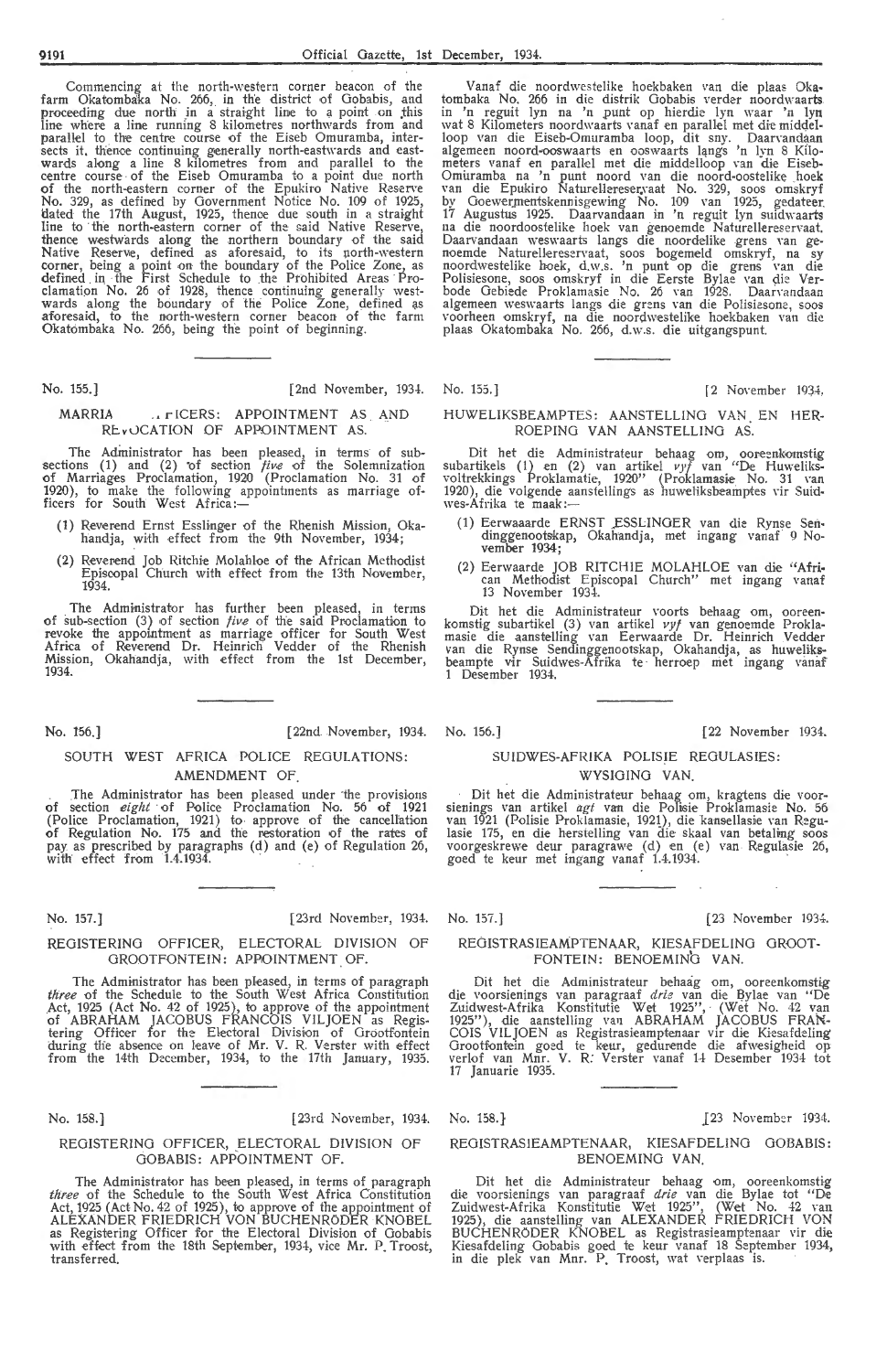## **General Notices.**

(No. 68 of 1934.)

The following is published for general information:-LIST OF FARMS UNDER QUARANTINE AS AT 10TH NOVEMBER, 1934.

**ANTHRAX:** 

GOBABIS: Mundt's Farm. OT JIW ARONGO: Doornwald 2, Padberg 523. OKAHANDJA: Omupanda 130.

BLACKQUARTER:

GOBABIS: Rooibandfontein. OMARURU: Omburo, N.O., Otjiperongo (portion of Otjo-

horongo Reserve), Omaruru Commonage. OTJIWARONGO: Otjikarurume 213.

FOOT AND MOUTH DISEASE.

GOBABIS: Gobabis District.

M. M. NESER,<br>Senior Vet Veterinary Officer.

Windhoek, 10th November, 1934.

#### $(No. 69 of 1934.)$

TERRITORY OF SOUTH WEST AFRICA.

REGISTRATION OF VOTERS.

#### ELECTORAL DIVISION WARMBAD.

#### REGISTERING OFFICER'S NOTICE OF REVISING OFFICER'S COURT.

Notice is hereby given that the Revising Officer, the Magistrate, Warmbad, will attend at **W ARMBAD** on the 10th day of December, 1934, at 10 o'clock a.m., for the purpose of amending, revising, and settling the Voters' List for the Magisterial District of Warmbad.

All persons whose claims have been disallowed by the Registering Officer, and. all persons who have objected in writing to the right of any person enrolled on the Provisional List to be so enrolled, or to the right of any person claiming to have his name registered as a Voter to be so registered, and all persons who have been so objected to, may appear before the Revising Officer at the time and place aforesaid for the purpose of establishing their said claims or objections. All claimants and objectors must appear either personally or by an agent authorized thereto in writing.

Dated at Warmbad, the 10th day of November, 1934.

J. A. VAN ZYL,

Registering Officer.

#### (No. 70 of 1934.)

TERRITORY OF SOUTH WEST AFRICA

#### REGISTRATION OF VOTERS.

#### ELECTORAL DIVISION KEETMANSHOOP.

#### REOISTERI~G OFFICER'S NOTICE OF REVISING OFFICER'S COURT.

Notice is hereby given that the Revising Officer, the Magistrate, Keetmanshoop, will attend at Court House, KEET-MANSHOOP, on the 10th day of December, 1934, at 11 o'clock a.m., for the purpose of amending, revising, and settling the Voters' List for the Electoral Division of Keetmanshoop.

# **Algemene Kennisgewings.**

(No. 68 van 1934.)

Die volgende word vir algemene informasie gepubliseer:--

#### L VS VAN PLASE ONDER **KWARANTYN OP**

10 NOVEMBER 1934.

**MILTSIEKTE:** 

OOBABIS: Mundt's Farm. OT JIWARONGO: Doornwald 2, Padberg 523. OKAHANDJA: Omupanda 130.

SPONSSIEKTE:

GOBABIS: Rooibandfontein.

OMARURU: Omburo, N.O., Otjiperongo ( dee! van Otjohorongo Reservaat), Omaruru Gemeenteland. OT JIWARONGO: Otjikarurume 213.

MOND- EN KLOUSEER.

GOBABIS: Gobabis Distrik.

**M. M.** NESER, Hoofveearts.

Windhoek, 10 November 1934.

#### (No. 69 van 1934.)

#### GEBIED SUIDWES-AFRIKA.

#### REOISTRASIE VAN KIESERS.

KIESAFDELING WARMBAD.

#### REOISTRASIE-AMPTENAAR SE KENNISGEW!NG VAN DIE HOFSITTING VAN DIE REWISEUR.

Hierby word bekendgemaak dat die Rewiseur, die Magistraat, Warmbad, te WARMBAD op die 10de dag van<br>Desember 1934, om 10 uur v.m., sitting sal hou om die Kieserslys vir die Kiesafdeling Warmbad te verbeter, te hersien en vas te stel.

Al die persone wie se aansprake deur die Registrasieamptenaar afgewys is, en al die persone wat skriftelik be-<br>swaar gemaak het teen die reg van iemand wat op die Voorlopige Lys geplaas is, om aldus geplaas te word, of teen die reg van iemand, wat aanspraak gemaak het op registrasie as Kieser, om aldus geplaas te word; en al die persone, teen wie besware aldus gemaak is, kan voor die Rewiseur op die voorgenoemde tyd en plek verskyn, om hul aansprake of besware te doen geld. Al die aanspraak- en beswaarmakers<br>moet persoonlik of deur 'n skriftelik daartoe gemagtigde persoon verskyn.

Gedateer te Warmbad, op hierdie 10e dag van November 1034

J. **A. VAN** ZYL,

Registrasie-amptenaar.

#### (No. 70 van 1934.)

#### GEBIED SUIDWES-AFRIKA.

#### REOISTRAS!E VAN KIESERS.

#### KIESAFDELING KEETMANSHOOP.

#### REOISTRASIE-AMPTENAAR SE KENNISGEWING VAN DIE HOFSITTING VAN DIE REWISEUR.

Hierby word bekendgemaak dat die Rewiseur, die ,\1agistraat, Keetmanshoop, in die Oeregshof, KEETMANS-HOOP, op die 10de .dag van Desember 1934, om 11 uur<br>v.m., sitting sal hou om die Kieserslys vir die Kiesafdeling Keetmanshoop te verbeter, te hersien en vas te stel.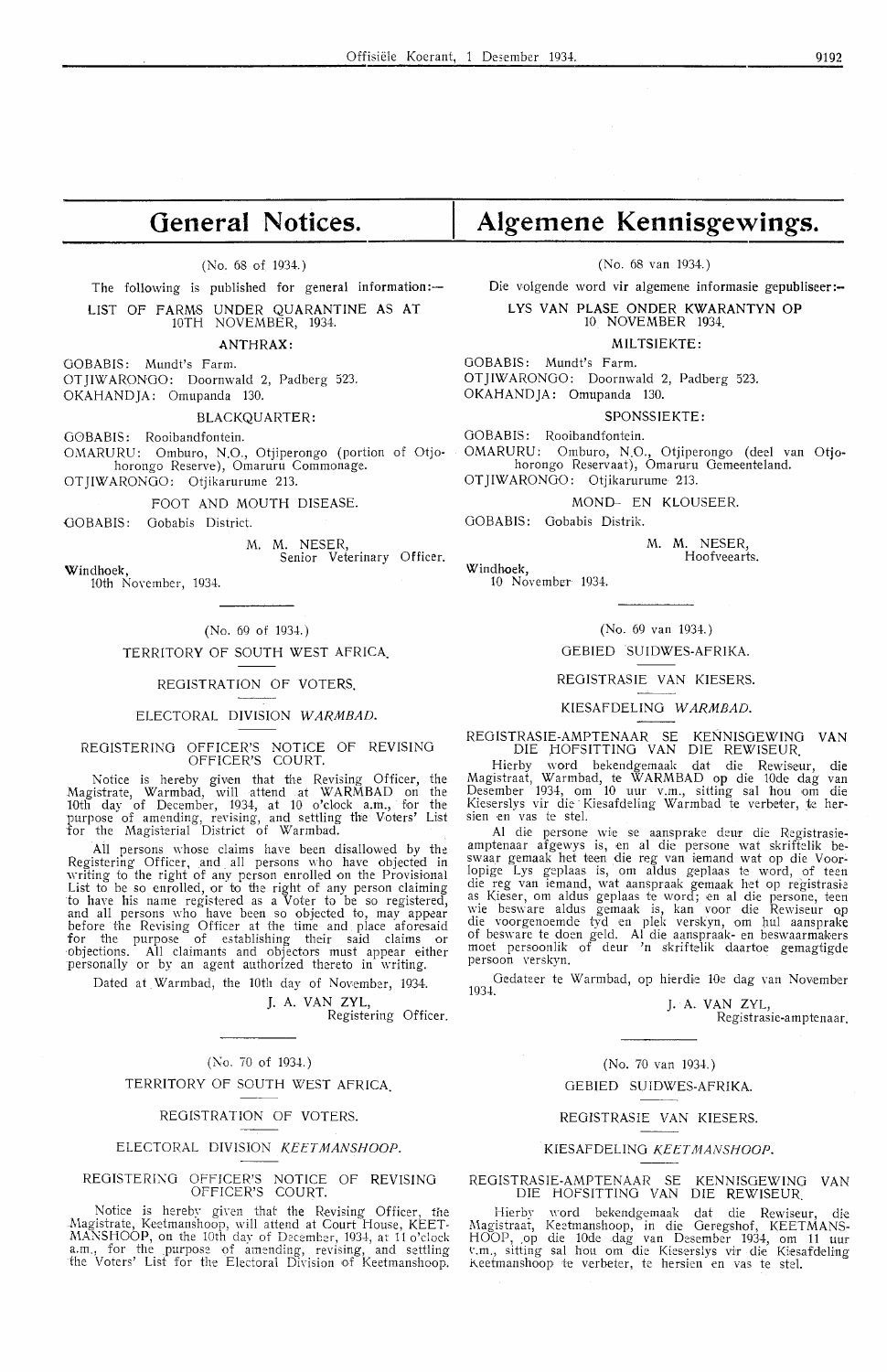All persons wh'ose claims have been disallowed by the Registering Officer, and all persons who have objected in writing to the right of any person enroHed on the Provisional List to be so enrolled, or to the right of any person claiming to have his name registered as a Voter to be so registered, and all persons who have been so objected to, may appear before the Revising Officer at the time and place aforesaid<br>for the purpose of establishing their said claims or<br>objections. All claimants and objectors must appear either personally or by an agent authorized thereto in writing.

Dated at Keetmanshoop, the 9th day of November, 1934.

\V. F. BA YER,

Registering Officer.

Al die persone wie se aansprake deur die Registrasieamptenaar afgewys is, en al die persone wat skriftelik be-<br>swaar gemaak het teen die reg van iemand wat op die Voorlopige Lys geplaas is, om aldus geplaas te word, of teen. die reg van iemand, wat aanspraak gemaak het op registrasie<br>as Kieser, om aldus geplaas te word; en al die persone, teen wie besware aldus gemaak is, kan voor die Rewiseur op die voorgenoemde tyd en plek verskyn, om hul aansprake of besware . te doen geld. Al die aanspraak- en beswaarmakers moet persoonlik of deur 'n skriftelik daartoe gemagtigde.<br>persoon verskyn. oersoon verskyn.<br>Gedateer te Keetmanshoop op hierdie 9de dag van No-

vember 1934.

W F. BAYER,

Registrasie-amptenaar.

(No. 71 of/van 1934.)

BANKS' STATEMENT, OCTOBER, 1934, IN TERMS OF SECTION 7 OF PROCLAMATION NO. 29 OF 1930, THE BANKS PROCLAMATION, 1930.

BANKEOPGAWE, OKTOBER 1934, INOEVOLOE ARTIKEL 7 VAN PROKLAMASIE No. 29 VAN 1930, DIE **BANKE-**PROKLAMASIE 1930.

|                                                     |                             |                                               | Liabilities to the Public in S.W. Africa<br>Verpligtings teenoor die Publiek<br>in Suidwes-Afrika                                                                                          |                               | Cash Reserves in South West Africa<br>Kontant Geldreserwes in S.W.- Afrika |                               |                                                                                                                  |                                                                                                               | Advances and                                                                              |                                                    |
|-----------------------------------------------------|-----------------------------|-----------------------------------------------|--------------------------------------------------------------------------------------------------------------------------------------------------------------------------------------------|-------------------------------|----------------------------------------------------------------------------|-------------------------------|------------------------------------------------------------------------------------------------------------------|---------------------------------------------------------------------------------------------------------------|-------------------------------------------------------------------------------------------|----------------------------------------------------|
| BANK                                                | Demand<br>Opvorder-<br>bare | Deposits etc. / Depositos ens.<br>Time<br>Tyd | Bank notes<br>issued in and<br>payable in the<br>Territory of<br>S.W.Africa<br>in circulation.<br>Banknote uit-<br>gereik in en<br>betaalb.in diel<br>Gebied<br>S.W.- Afrika<br>in omloop. | <b>TOTAL</b><br><b>TOTAAL</b> | Gold Coin<br>Gemunte<br>Goud                                               | Subsidiary<br>Coin<br>Pasmunt | South Africa<br>Reserve<br><b>BankNotes</b><br>Note van die Note van<br>Suid-<br>Afrikaans.<br>Reserwe-<br>bank. | Notes of<br>other Banks<br>S. W. Africa<br>issue.<br>ander Banke<br>wat in S.W.-<br>Afrika uit-<br>gereik is. | Discounts in<br>Voorskotte en<br>Diskontos in<br>Suidwes-Afrika<br>Advances<br>Voorskotte | South West Africa<br><b>Discounts</b><br>Diskontos |
| The Standard Bank of South<br>Africa, Limited       | £<br>280,458                | £<br>19,506                                   | £<br>69,534                                                                                                                                                                                | £<br>369,498                  | £<br>26                                                                    | £<br>9,145                    | £<br>569                                                                                                         | £<br>23,329                                                                                                   | £<br>360,918                                                                              | £<br>58,447                                        |
| Barclays Bank (Dominion,<br>Colonial and Overseas). | 204,757                     | 7,810                                         | 78,234                                                                                                                                                                                     | 290,801                       | 3,271                                                                      | 7,100                         | 541                                                                                                              | 14,223                                                                                                        |                                                                                           | 315,014                                            |

#### (No. 72 of 1934.)

Notice is hereby given in accordance with Section 199 **of**  the Companies Ordinance No. 19 of 1928 that at the expiration of three months from the date hereof the name of the undermentioned Company will, unless cause is shown to the contrary, be struck off the REGISTER, and that the Company will be dissolved.

P. S. LAMBRECHTS,

*Registrar of Companies.* 

Companies Registration Office, Windhoek, 21st November, 1934.

### (No . 72 van 1934.)

Ooreenkomstig· die \_bepalings van Artikel 199 yari di~ Maatskappye Ordonnans1e No. 19 van 1928, word h1etmee kennis gegee dat na verloop van drie maande vanaf datum hiervan die naam van die hierondervermelde Maatskappy van die REGISTER geskrap en die Maatskappy ontbind sal word tensy gegronde redes daarteen aangetoon word.

P. S. LAMBRECHTS,

*Registrateur van Maatskappye,* 

Registrasiekantoor van Maatskappye, Windhoek, 21 November 1934.

| No.                                   | Name of Company.<br>Naam van Maatskappy.               | Date of Registration.<br>Datum van Registrasie. |
|---------------------------------------|--------------------------------------------------------|-------------------------------------------------|
| H. R. B.<br>Swakop-<br>mund<br>No. 22 | Windhuker Farmgesellschaft<br>mit beschränkter Haftung | 22/6/1922                                       |
|                                       | (No. 73 of 1934.)                                      | (No. 73 van 1934.)                              |

#### TERRITORY OF SOUTH WEST AFRICA.

#### REGISTRATION OF VOTERS.

#### ELECTORAL DIVISION *OOBABIS.*

REGISTERING OFFICER'S NOTICE OF REVISING OFFICER'S COURT.

Notice is hereby given that the Revising Officer, the Magistrate, Gobabis, will attend at GOBABIS on the 18th day of December, 1934, at 10 o'dock a.m., for the purpose of amending, revising, and settling the Voters' List for the Electoral Division of Gobabis.

#### GEBIED SUIDWES-AFRIKA.

#### REGISTRASIE VAN KIESERS.

#### KIESAFDELINO *OOBABIS ..*

REGISTRASIE-AMPTENAAR SE KENNISOEWJNG VAN DIE HOFSITTING VAN DIE REWISEUR.

Hierby word bekendgemaak dat die Rewiseur, die Magistraat, Gobabis, te GOBABIS, op die 18de dag van Desember 1934, om 10 uur v.m., sitting' sal hou om die Kieserslys vir die Kiesafdeling Gobabis te verbeter, te her-<br>sien en vas te stel.

 $\bar{1}$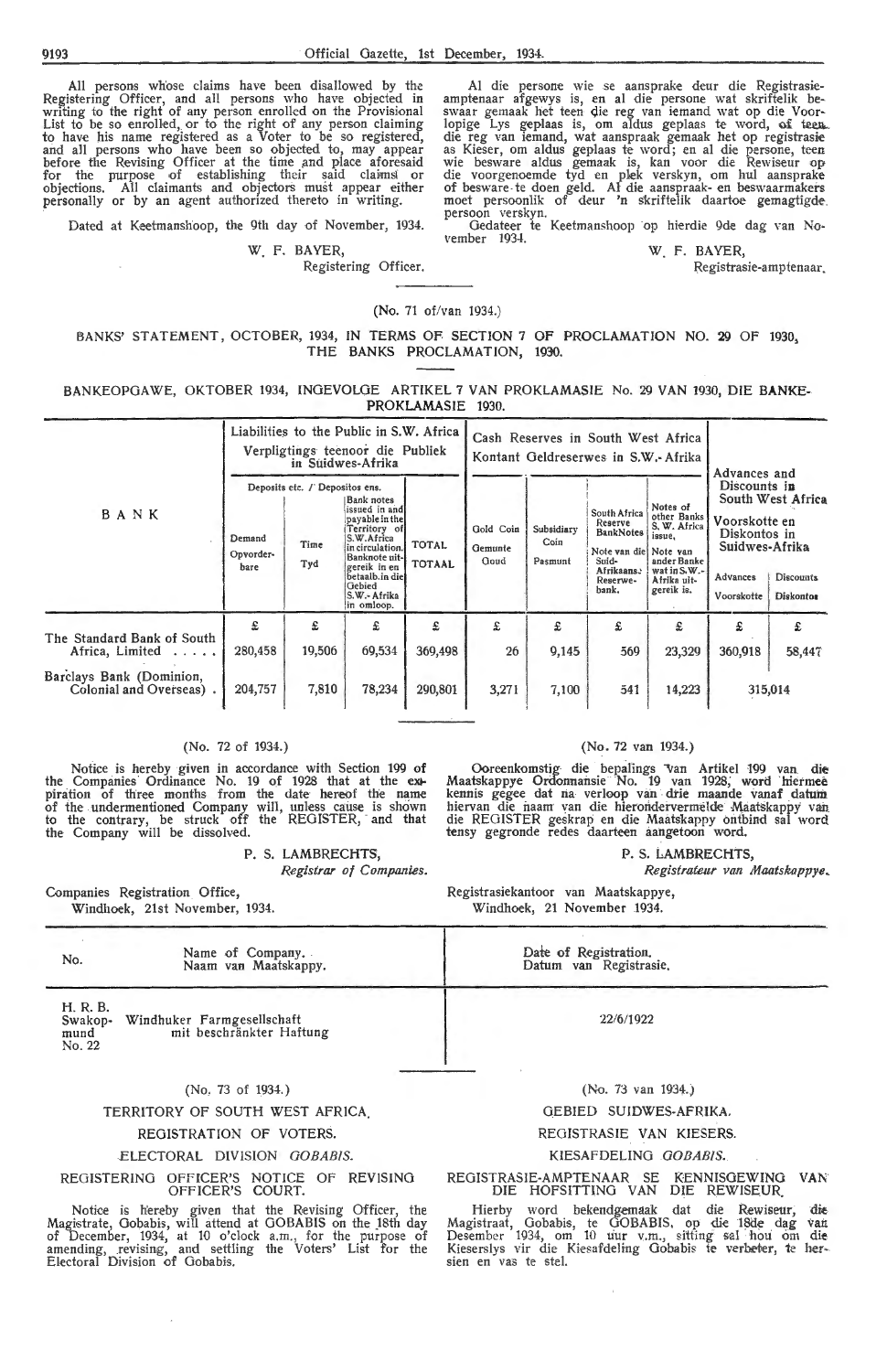All persons whose claims have been disallowed by the Registering Officer, and all persons who have objected in writing to the right of any person enrolled on the Provisional List to be so enrolled, or to the right of any person claiming *to* have his name registered as a Voter to be so registered, and all persons who have been so objected to, may appear before the Revising Officer at the time and place aforesaid for the purpose of establishing their said claims or objections. All claimants and objectors must appear either For the purpose of establishing their said claims or objections. All claimants and objectors must appear either personally or by an agent authorized thereto in writing.

Dated at Gobabis, the 19th day of November, 1934.

#### A. F. KNOBEL,

Registering Officer.

#### (No. 74 of 1934.)

The following particulars in regard to the registration 0f Companies are published for general information.

### P. S. LAMBRECHTS,

*Registrar of Companies* 

Companies Registration Office, Windhoek, 23rd November, 1934.

Al die personc: wie se aansprake deur die Registrasieamptenaar afgewys is, en al die persone wat skriftelik be- swaar gemaak het teen die reg van iemand wat op die Voor• lopige Lys geplaas is, om aldus geplaas te word, of teen die reg van iemand, wat aanspraak gemaak het op registrasie as Kieser, om aldus geplaas te word; en al die persone, teen wie besware aldus gemaak is, kan voor die Rewiseur op die voorgenoemde tyd en plek verskyn, om hul aansprake of besware te doen geld. Al die aanspraak- en beswaarmakers moet persoonlik of deur 'n skriftelik daartoe gemagtigde persoon verskyn.

Gedateer te Gobabis op hierdie 19de dag van November 1034.

#### A. F. KNOBEL,

Registrasie-amptenaar.

#### ( No. 74 van 1934.)

Die volgende besonderhede in verband met die registrasie van Maatskappye word vir algemene informasie gepubliseer.

P. S. LAMBRECHTS.

*Registrateur van Maatskappye.* 

Registrasiekantoor van Maatskappye, Windhoek; 23 November 1934.

|     | FOREIGN COMPANY REGISTERED. - BUITELANDSE MAATSKAPPY GEREGISTREER. |                             |                                                 |                       |  |  |  |  |  |  |
|-----|--------------------------------------------------------------------|-----------------------------|-------------------------------------------------|-----------------------|--|--|--|--|--|--|
| No. | Name of Company.<br>Naam van Maatskappy.                           | Address<br>Adres            | Date of Registration.<br>Datum van Registrasie. | Capital — Kapitaal    |  |  |  |  |  |  |
| 84  | Ackerman's Limited                                                 | $c/O$ J. Orman,<br>Windhoek | 23.11.1934                                      | $\pm$ 125,000 . 0 . 0 |  |  |  |  |  |  |

#### **COMPANY PLACED IN LIQUIDRTION.** -- **MRATSKAPPY IN LIKWIDASIE GEPLAAS.**

| No. | Name of Company<br>Naam van Maatskappy  | Address - Adres           | Capital — Kapitaal | Remarks — Aanmerkings |
|-----|-----------------------------------------|---------------------------|--------------------|-----------------------|
| 150 | Lackmann Mines<br>(Proprietary) Limited | Konab,<br>Distr. Rehoboth | £ 35,000           | Voluntary/Vrywillige  |

## **Advertisements.**

#### ADVERTISING IN THE *OFFICIAL GAZETTE* OF SOUTH WEST AFRICA.

1. The *Official Gazette* will be published on the 1st and 15th day of each month; in the event of either of those days falling on a Sunday or Public Holiday, the *Gazette* will be published on the next succeeding working day.

2. Advertisements for insertion in the *Gazette* must be delivered at the office of the Secretary for South West Africa (Room 46, Government Buildings, Windhoek) in the languages in which they are to be published, . not later than 4.30 p.m. on the *ninth* day before the date of publication of the Gazette in which they are to be inserted.

Advertisements will be inserted in the *Gazette* after the official matter or in a supplement to the *Gazette* at the discretion of the Secretary.

4-. Advertisements will be published in the *Official Gazette* in the English, Dutch or German languages; the necessary translations must be furnished by the advertiser or his agent. It should be borne in mind however, that the German version of the *Gazette* is a translation only and not the authorised issue.

. Only legal advertisements are accepted for publication in the *Official Qazetti,* and are subject to the approval of. the Secretary fot South West Africa, who can refuse to accept or decline further publication of any advertisement.

# ADVERTEER IN DIE OFFISIELE KOERANT VAN

**Advertensies.** 

SUIDWES-AFRIKA. 1. Die *Offisiële Koerant* sal op die 1ste en 15de van

elke maand verskyn; ingeval een van hierdie dae op **'n**  Sondag op Publieke Feesdag val, dan verskyn die Offisiële *Koerant* op die eersvolgende werkdag.

2. Advertensies wat in die Offisiële Koerant geplaas moet word moet in die taal waarin hulle sal verskyn ingehandig word aan die kantoor van die Sekretaris vir Suidwes• Afrika (Kamer 46, Regerings-Geboue, Windhoek), nie later us 4.30 n.m. op die neënde dag voor die datum van ver-<br>skyning van die *Offisiële Koerant* waarin die advertensies moet geplaas word nie.

3. Advertensies word in die Offisiële Koerant geplaas agter die offisiële gedeelte, of in 'n ekstra blad van die *Koerant,* soos die Sekretaris mag goedvind.

4. Advertensies word in die Offisiële Koerant gepubli-<br>seer in die Engelse, Afrikaanse en Duitse tale; die nodige vertalinge moet deur die adverteerder of sy agent gelewer word. Dit moet onthou word dat die Duitse teks van die Offisiële Koerant slegs 'n vertaling is, en nie die geoutoriseerde uitgawe is nie.

5. Slegs wetsadvertensies word aangeneem vir publikasie in die *Offisiële Koerant*, en hulle is onderworpe aan die goedkeuring van die Sekretaris vir Suidwes-Afrika, wat d:e aanneming of verdere publikasie van 'n advertensje mag weier.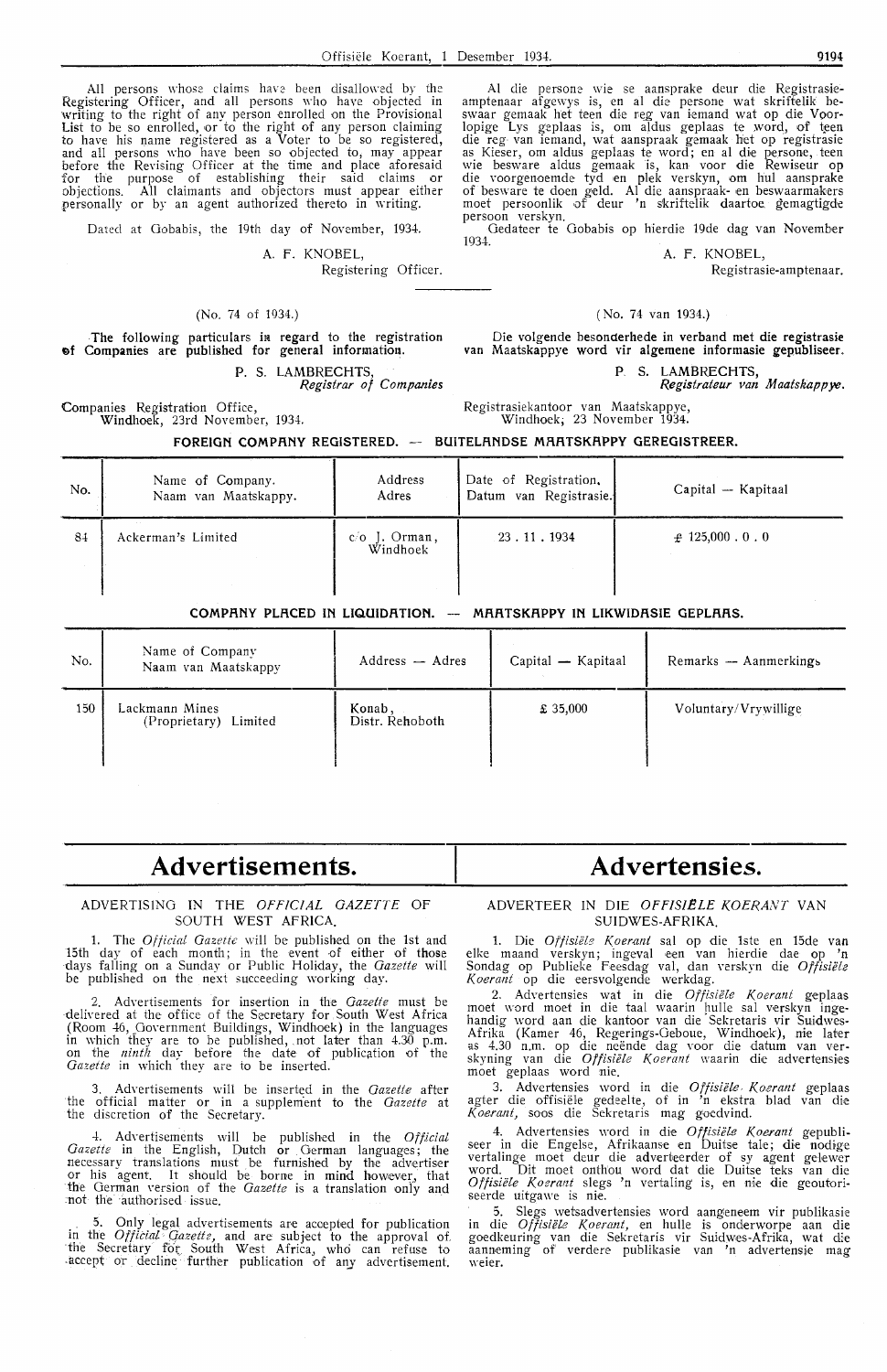6. Advertisements should as far as possible be type-<br>written. Manuscript of advertisements should be written on one side of the paper only, and all proper names plainly inscribed; in the event of any name being incorrectly printed as a result of indistinct writing, the advertisement can only be republished on payment of the cost of another insertion.

7. The Subscription for the *Official Gazette* is 20/- per annum, post free in this Territory and the Union -of South Africa obtainable from Messrs. John Meinert Ltd., Box 56, Windhoek. Postage must be prepaid by Overseas subscribers.<br>Single copies of the *Gazette* may be obtained either from Messrs. John Meinert Ltd., Box 56, Windhoek, or from the Secretary for South West Africa at the price of 1/- per copy.

8. The charge for the insertion of advertisements other than the notices mentioned in the succeeding paragraph is at the rtae of 7/6 per inch single column and 15/- per inch double column, repeats half price. (Fractions of an inch to be reckoned an inch.)

9. Notices to Creditors and Debtors in the estates of deceased persons and notices of executors concerning liquidation accounts lying for ipspection, are published in schedule fo rm at 12/- per estate.

10. No advertisement will be inserted unless the charge is prepaid. Cheques, drafts, postal orders or money o rders must be made payable to the Secretary for South West Africa.

6. Advertensies moet sover as moontlik op die masjien geskryf wees. Die manuskrip van advertensies moet slegs op een kant van die papier geskryf word, en alle name moet duidelik wees; ingeval 'n naam ingevolge onduidelike handskrif foutief gedruk word, dan kan die advertensies slegs dan weer gedruk word as die koste van 'n nuwe opneming betaal word.

7. Die jaarlikse intekengeld vir die *Offisiele Koerant*  is 20/-, posvry in hierdie Gebied en die Unie van Suid-Afrika, verkrygbaar van die here John Meinert, Bpk., Posbus 56, Windhoek. Posgeld moet vooruit betaal word deur oorseese<br>intekenaars. Enkele eksemplare van die *Offisiële Koerant* is verkrygbaar of van die here John Meinert, Bpk., Posbus 56, Windhoek, of van die Sekretaris vir Suidwes-Afrika, teen die prys van 1/- per eksemplaar.

8. Die koste vir die opname van advertensies, behalw·e die kennisgewings, wat in die volgende paragraaf genoem is, is teen die tarief van 7/6 per duim enkel kolom, en 15/per duim dubbel kolom, herhalings teen half prys. (Oedeel- tes van 'n duim moet as 'n Yo lie duim bereken word.)

Kennisgewings aan krediteure en debiteure in die boedels van oorlede persone, en kennisgewings van eksekuteurs betreffende likwidasie-rekenings, wat vir inspeksie lê, word in skedule -vorm gepubliseer teen *12/-* per boedel.

10. Geen advertensie sal geplaas word nie, tensy die koste vooruit betaal is. Tjeks, wissels, pos- of geldorders moet betaalbaar gemaak word aan die Sekretaris vir Suidwes- Afrika.

NOTICES OF TRUSTEES AND ASSIGNEES. Pursuant to Section *ninety-nine*, Sub-section (2), of the Insolvency Act, 1916, as applied to South West Africa.

The liquidation accounts and plans of distribution or/and contribution in the Assigned or Sequestrated Estates<br>mentioned in the subjoined Schedule having been confirmed on the dates therein mentioned, notice is hereby give a dividend is in course of payment or/and a contribution in course of collection in the said Estates as in the Schedule is set forth, and that every creditor liable to contribute is required to pay the trustee or assignee the amount for which he is liable at the address mentioned in the Schedule.

KENNISGEWING VAN KURATORS EN BOEDELBEREDDERAARS. lngevolge artikel *neen-en-neentig,* onderartikel (2) van die Insolvensiewet 1916, soos op Suidwes-Afrika toegepas.

Aangesien die likwidasierekenings en state van distribusie of/en kontribusie in die afgestane of gesekwestreerde boedels vermeld in die onderstaande Bylae op die daarin genoemde datums bekragtig is, word hiermee kennis gegee dat 'n diwident uitgekeer of/en 'n kontribusie in vermelde boedels ingevorder sal word, soos uiteengesit in die Bylae, en dat elke kontribusiepligtige skuldeiser die deur hom verskuldigde bedrag aan die kurator of boedelberedde-<br>raar by die adres in die Bylae genoem, moet betaal.

|                                               | Form No. 7 / Formulier No. 7                                                                                    |                                                                                      | SCHEDULE - BYLAE.                                                                                                                                                    |                                                                            |                                                                                                  |  |  |
|-----------------------------------------------|-----------------------------------------------------------------------------------------------------------------|--------------------------------------------------------------------------------------|----------------------------------------------------------------------------------------------------------------------------------------------------------------------|----------------------------------------------------------------------------|--------------------------------------------------------------------------------------------------|--|--|
| No. of<br><b>Estate</b><br>No. van<br>Boe del | Name and Description<br>of Estate<br>Naam en Beskrywing<br>van Boedel                                           | Date when<br>Account<br>Confirmed<br>Datum<br>waarop Re-<br>kening be-<br>kragtig is | Whether a Dividend is<br>being paid or Contri-<br>bution being collected,<br>or both<br>Of'n diwident uitgekeer<br>word of 'n kontribusie<br>ingevord. word of beide | Name of Trustee or<br>Assignee<br>Naam van Kurator of<br>Boedelberedderaar | Full Address of Trustee<br>or Assignee<br>Volledige Adres van<br>Kurator of<br>Boedelberedderaar |  |  |
| 364                                           | Insolvent Estate of<br>Gottfried Pfeiffer,<br>farmer and general<br>dealer of Otjihaenena,<br>district Windhoek | 20/11/34                                                                             | Dividend is being paid                                                                                                                                               | A. Neuhaus                                                                 | Box 156.<br>Windhoek                                                                             |  |  |
| 380                                           | Petrus Benjamin Wiese                                                                                           | 5/11/34                                                                              | Dividend being paid &<br>contrib. being collected                                                                                                                    | J. H. Rathbone                                                             | Box 43.<br>Grootfontein                                                                          |  |  |
| 384                                           | Emil Knopf, carrying on<br>business as Cafe Knopf<br>in Windhoek                                                | 16/11/34                                                                             | Dividend is being paid                                                                                                                                               | E. Worms                                                                   | Box 18, Windhoek                                                                                 |  |  |
| 416                                           | Assigned Estate of Phillip<br>Katz, an hotel-proprietor<br>of Walvis Bay, S.W.A.                                | 5/11/34                                                                              | Dividend being paid to<br>Secured Creditors only<br>under First Liquidation<br>and Distrib. Account                                                                  | Alex Thal<br>and<br>C. L. Short                                            | 53 St. George's St.,<br>Cape Town,<br>24 Wale Street,<br>Cape Town.                              |  |  |

OKAWIRURU FARMING CO. LTD. (in vol. Liquidation). BINNES & NEWMAN LTD. (in vol. Liquidation).

Duly instructed by the Liquidator (J. Priflinger) in the above estate, we shall sell by Public Auction in front of our Office, Kaiser Street, Windhoek, without reserve on

SATURDAY, 8th DECEMBER, 1934, at 11 a.m., the remaining Book Debts as per list, without any guarantee.

> LOHSE & BERKER, Sworn Appraisers and Auctioneers.

Duly instructed by the Liquidator in the above estate, we shall sell by Public Auction in front of our Office, Kaiser Street, without reserve on

SATURDAY, 8th DECEMBER, 1934, at 11 a.m.,

the remaining Book Debts as per list, amounting to about £9,000, without any guarantee.

LOHSE & BERKER, Sworn Appraisers and Auctioneers.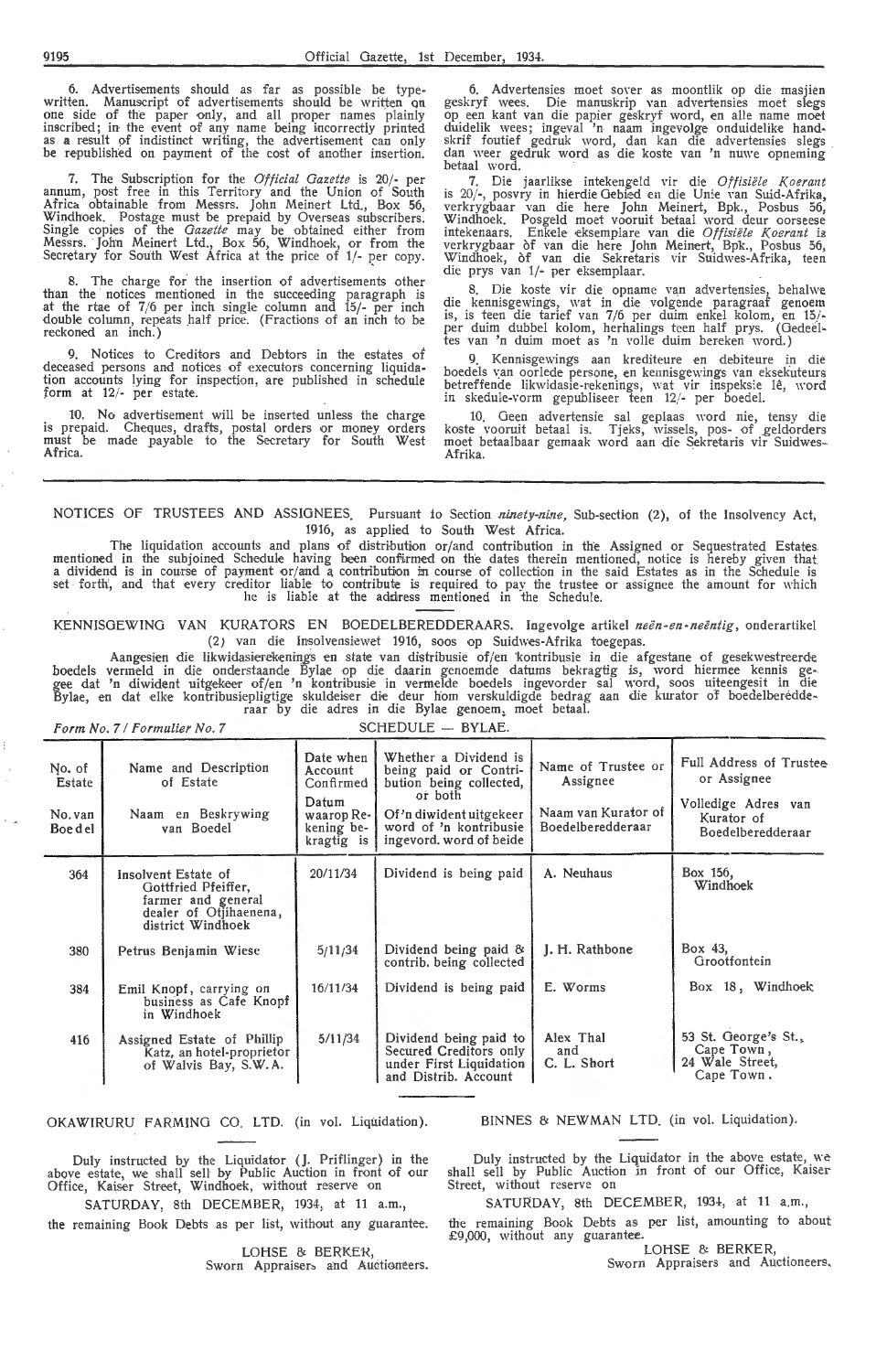NOTICES OF TRUSTEES AND ASSIGNEES. Pursuant to Section *ninety-six*, Sub-section (2), of the Insolvency Act. 1916, as applied to South West Africa.

Notice is hereby given that the liquidation accounts and plans of distribution or/and contribution in the Estates mentioned in the subjoined Schedule will lie open at the offices therein mentioned for a period of fourteen days, or such longer period as is therein stated, from the date mentioned in the Schedule or from the date of publication hereof, whichever may be later, for inspection by creditors.

KE NN ISGEWlNO VAN KURATORS EN BOEDELBEREDDERAARS. lngevolge artikel *ses-en-neentig,* onderartikel (2) van die lnsolvensiewet 1916, soos op Suidwes-Afrika toegepas.

Kennis word hiermee gegee, dat die likwidasierekenings en state van distribusie of/en kontribusie in die boedeis, vermeld in aangehegte Bylae, vir inspeksie deur skuldeisers in die vermelde kantore, gedurende 'n tydperk van veertien dae of soveel langer, soos daarin vermeld, vanaf die datum, in die Bylae vermeld, of vanaf die datum<br>van publikasie hiervan, watter datum die laaste mag wees, sal lê.

*Form No. 6 / Formulier No. 6* SCHEDULE - BYLAE

| No. of<br>Estate<br>No. van | Name and Description of Estate<br>Naam en Beskrywing van Boedel                                                                                                       | Description of Account<br>Beskrywing<br>van Rekening         | Offices at which Account<br>will lie open<br>Kantore waar Rekening vir<br>inspeksie sal lê | Date from which<br>Account will lie<br>open<br>Datum vanaf wan-<br>neer Rekening vir<br>inspeksie sal lê |           |
|-----------------------------|-----------------------------------------------------------------------------------------------------------------------------------------------------------------------|--------------------------------------------------------------|--------------------------------------------------------------------------------------------|----------------------------------------------------------------------------------------------------------|-----------|
| Boedel                      |                                                                                                                                                                       |                                                              | Master<br>Meester                                                                          | Magistrate<br>Magistraat                                                                                 | From /Van |
| 352                         | W. Henckert - Friedrich Johannes<br>Walter Henckert, Erich Carl<br>Botho Henckert and Hermann<br>Hans Joachim Henckert -<br>trading as general dealers<br>of Rehoboth | <b>First Liquidation</b><br>Account                          | Windhoek                                                                                   | Rehoboth                                                                                                 | 1/12/1934 |
| 353                         | Friedrich Johannes Walter<br>Henckert, general dealer of<br>Rehoboth                                                                                                  | First and Final Liquid.<br>and Distrib. Account              | Windhoek                                                                                   | do.                                                                                                      | do.       |
| 354                         | Erich Carl Botho Henckert,<br>general dealer of Rehoboth                                                                                                              | do.                                                          | Windhoek                                                                                   | do.                                                                                                      | do.       |
| 355                         | Hermann Hans Joachim Henckert,<br>general dealer of Rehoboth                                                                                                          | First and Final Liquid.<br>and Contrib. Account              | Windhoek                                                                                   | do.                                                                                                      | do.       |
| 393                         | Insolvent Estate N. Hirschowitz.<br>general dealer of Kalkfeld and<br>Osire Suid, distr. Otjiwarongo                                                                  | Second & Final Liquid.<br>and Distrib. Account               | Windhoek                                                                                   | Otiiwarongo                                                                                              | do.       |
| 444                         | Insolvent Estate Jacobus Gustavus<br>Trichardt Pansegrouw                                                                                                             | First and Final Liquid.<br>and Distrib. Account              | Windhoek                                                                                   | do.                                                                                                      | do.       |
| 447                         | Assigned Estate H. A. Fickling,<br>a retired Police Official<br>of Klein Windhoek                                                                                     | First and Final Liquid.,<br>Distrib. and Contrib.<br>Account | Windhoek                                                                                   |                                                                                                          | do.       |

#### NOTICE.

The consent of the Administrator having been obtained, the Municipality of Swakopmund will in terms of section *twenty-nine* of Proclamation No. 22 of 1920 submit the undermentioned properties for sale by public auction on Satur-

day the 23rd day of March, 1935, at 11 o'clock in the forenoon at the offices of the said Municipality in Swakopmund and subject to the hereinaftermentioned conditions:-

| Nc. | NAME OF OWNER.                               | Description of Property | Erf No. Parzelle Sheet |    | Area!<br>sq.m. | Situation of Erf                          |                      | Grundbuch - Folio.          |
|-----|----------------------------------------------|-------------------------|------------------------|----|----------------|-------------------------------------------|----------------------|-----------------------------|
|     | Majofis, Israel                              | 355                     | 58/29                  |    | 1250           | Corner of Strand<br><b>Bridge Streets</b> | and $[Vol, 2]$ .     | Folio 46. Swakopmund Stadt. |
|     | Outjoer Schlachterei-<br>Gesellschaft m.b.H. | Portion<br>104          | 16/1                   | 10 | 1348           | Berg Street                               | Vol. 1<br>Folio 8.   | Swakopmund Umgebung.        |
|     | Hoeft, Friedrich                             | 353                     | 74.29                  |    |                | 1500 Strand Street                        | Vol. 4.<br>Folio 97. | Swakopmund Stadt.           |

#### CONDITIONS.

- (1) That the upset price in each case shall be the amount due to the Swakopmund Municipality in respect of arrear rates and taxes.
- (2) That all Government groundtaxes be paid by the purchaser.
- (3) That the purchaser pays all costs of transfer, including transfer duty, stamp duty, mission of  $2\frac{1}{2}\%$ , etc., and costs of advertising. registration fees, auctioneer's com-

Town Clerk's Office,

**SWAK** OP MUND,

1st August, 1934.

MUNICIPALITY OF SWAKOPMUND. M. CORDES,<br>Town Clerk.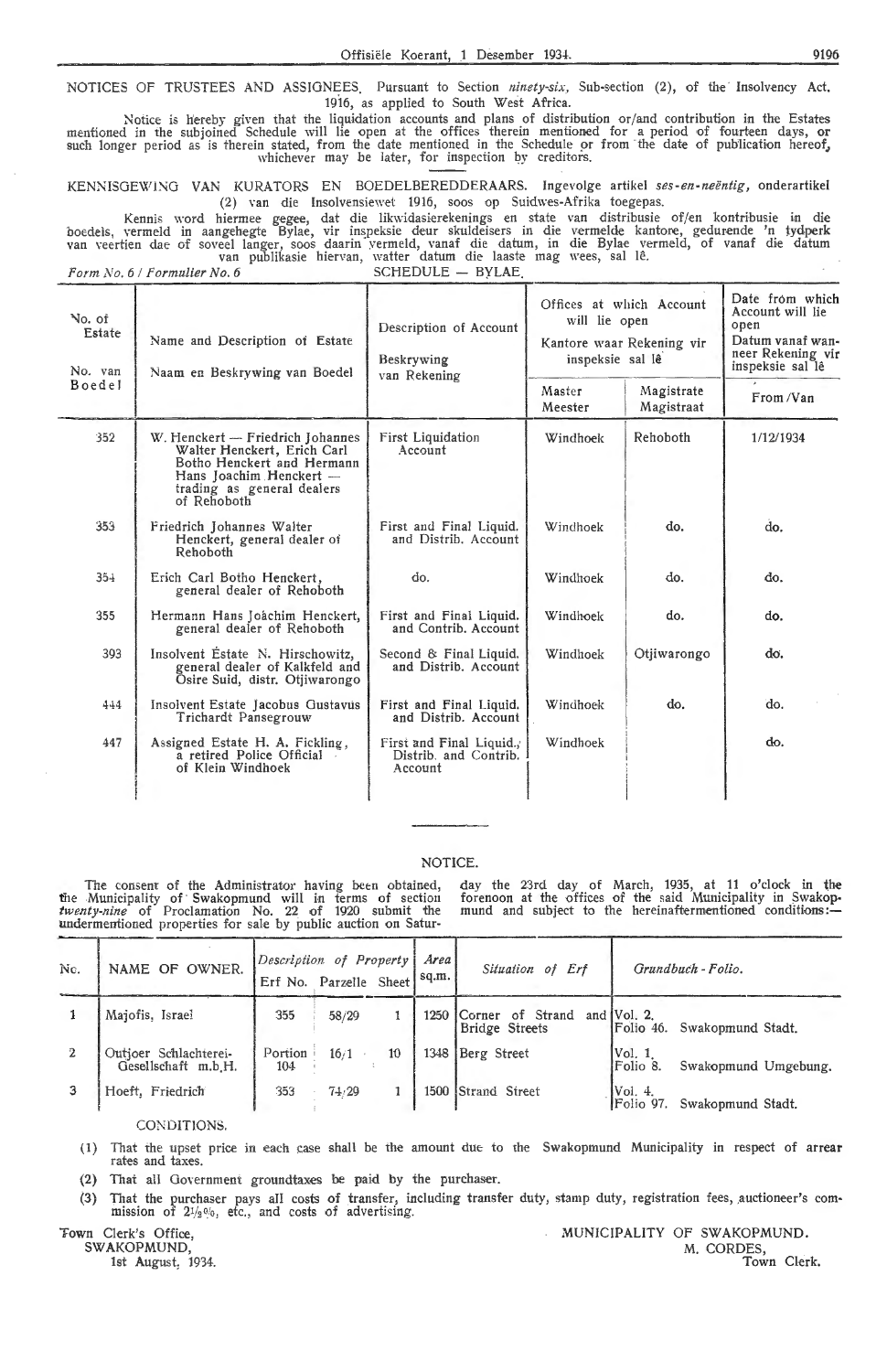NOTICES OF TRUSTEES AND ASSIGNEES. Pursuant to Section *ninety-four* of the Insolvency Act, 1916, as applied to South West Africa.

of the for an Notice is hereby given that fourteen days after the date hereof it is the intention of the Trustees or Assignees<br>Sequestrated or Assigned Estates mentioned in the subjoined Schedule to apply to the Master of the High Court extension of time, as specified in the Schedule, within which to lodge a liquidation account and plan of distribution or/and contribution.

KENNISOEWINO VAN KURATORS EN BOEDELBEREDDERAARS. Ingevolge Artikel *J1ier-en-nei!1ztig* van die Insolvensie-Wet, 1916, soos toegepas op Suidwes-Afrika.

Kennis word hiermee gegee, dat die Kurators of Boedelberedderaars van die gesekwestreerde of afgestane Boedels, vermeld in die hieronder volgende Bylae, voornemens is, om veertien dae na datum hiervan die Meester van<br>die Hooggeregshof te versoek om 'n verlenging van die tyd genoem in die Bylae vir die indiening van 'n likwi rekening en plan van distribusie of/en kontribusie.

*Form. No. 5. | Formulier No. 5* SCHEDULE ·- BYLAE.

| No. of<br>Estate<br>No. van<br><b>B</b> oe del | Name and Description<br>of Estate<br>Beskrywing<br>Naam<br>en<br>van Boedel | Name of Trustee<br>or Assignee<br>Naam van Kurator<br>of Boedel-<br>beredderaar | Date of Trustee or<br>Assignee's<br>Appointment<br>Datum van Aan-<br>stelling van Kurators  <br>ΟŤ<br>Boedelberedderaars | Date when<br>Account due<br>Datum waaron l<br>Rekening inge-<br>dien moet word | of Extension<br>Period<br>required<br>Tydperk van Verlenging<br>benodig | To whom<br>Application<br>will be made<br>Aan wie<br>Applikasie<br>gerig sal word |
|------------------------------------------------|-----------------------------------------------------------------------------|---------------------------------------------------------------------------------|--------------------------------------------------------------------------------------------------------------------------|--------------------------------------------------------------------------------|-------------------------------------------------------------------------|-----------------------------------------------------------------------------------|
| 378                                            | John Jackson Walker,<br>a farmer of Stein-<br>hausen, dist. Gobabis         | Erich Worms                                                                     | 23.11/32                                                                                                                 | 23/5.34                                                                        | 7 months                                                                |                                                                                   |

NOTICE is hereby given that fourteen days after publication hereof application will be made to the Magistrate of Warmbad for the transfer of the General Dealer's Licence of C. ABOURIZK, Hamriver, Farm No. 57, District Warmbad, to G. J. STEENKAMP.

#### SALE OF BOOK DEBTS.

The undersigned duly instructed thereto will submit for sale by PUBLIC AUCTION at the offices of Messrs. Oliff & Key, Keetmanshoop, on THURSDAY, 13th DECEMBER, 1934 at 9.30 a.m.:

The outstanding accounts and book debts in the Insolvent Estate of SOLOMON PHILLIPS trading as PHIL-LIPS & COMPANY, General Merchants, Keetmanshoop.

Full and further particulars may be obtained from the undersigned.

Oliff & Key ,<br>Attorneys to the Trustee,<br>Kaiser Street,<br>KEETMANSHOOP.

Notification is hereby given that fourteen days after the publication hereof application will be made to the Magistrate, Otjiwarongo, for the transfer of the General Dealer's<br>Licence of ERICH MAYE, on Erf No. 82, Otjiwarongo, to JOSEPH FELDMANN, Otjiwarongo.

ECKER & DU PLESSIS,

P.O. Box 11, Otjiwarongo.

### N0TICE

is hereby given that the First and Final Liquidation- and Distribution Account in the matter of The South West African Mines Limited in voluntary Liquidation (C.P. 60) will lie<br>for inspection of all interested persons at the Office of the<br>Master of the High Court, Windhoek, for a period of fourteen days, reckoned from the 1st December, 1934, after the expiration of which period, should no objection be lodged thereto, the account will be duly confirmed.

CARL LIST, D. W. F. E. BALLOT,<br>Joint Liquidators.

Joint Liquidators.<br>Windhoek, 212 Millions of Lines P.O. Box 24%

MASTER'S NOTICES. Pursuant to Section sixteen, Sub-section (3), and Section *thirty-nine*, Sub-section (1), of the Insolvency Ordinance, 1928.

J. C. BALT, P.O. Narubis.

The Estates mentioned in the subjoined Schedule having been placed ander sequestration by Order of the High Court of South West Africa, notice is hereby given that a first meeting of creditors will be held in the said Estates on<br>the dates and at the times and places mentioned in the Schedule for the proof of claims and for the e Meetings in Windh'oek will be held before the Master; elsewhere they will te held before the Magistrate.

> J. M. M. COMMAILLE, *Master of the High Court of South West Africa.*

KENNISGEWINGS VAN DIE MEESTER. Ingevolge artiekel sestien, onderartiekel (3), en artiekel neën-en-dertig, onderartiekel (1) van die Insolvensie Ordonnansie 1928.

Aangesien die Boedels, in die hierondervermeide Bylae kragtens Bevel van die Hooggeregsliof van Suidwes-Afrika gesekwestreer is, word hiermee kennis gegee dat 'n eerste byeenkoms van sluideisers in die vermelde Boedels op die datums en tye en plekke, vermeld in die Bylae, vir die bewys van vorderings en die verkiesing van 'n kurator gehou sal word. In Windhoek sal die byeenkomste voor die Meester gehou word; in ander plekke voor die Magistraat.

|  |  | J. M. M. COMMAILLE, |  |
|--|--|---------------------|--|
|  |  |                     |  |

*Meesner* van die Hooggeregshof van S.W.-Afrika.

|                           | Form No. 2. / Formulier No. 2.            |                                 |                                                                                                                             |         |                                                                  |        |                          |  |
|---------------------------|-------------------------------------------|---------------------------------|-----------------------------------------------------------------------------------------------------------------------------|---------|------------------------------------------------------------------|--------|--------------------------|--|
| No. of<br>Estate          | Name and Description<br>of Estate         |                                 | Date upon which and Division of Court<br>by which Order made<br>Datum waarop en Afdeling van Hof<br>waardeur Bevel gegee is |         | Day, Date and Hour of Meeting<br>Dag, Datun en Uur van Byeenkoms |        | Place of Meeting<br>Plek |  |
| No. van<br><b>Boe del</b> | en Beskrywing<br>Naam<br>van Boedel       | Date of Order<br>Datum v. Bevel | Division of Court<br>Afdeling van Hof                                                                                       | Day/Dag | Date/Datum Hour/Uur                                              |        | van Byeenkoms            |  |
| 450                       | Alfred Guether.<br>a merchant of Luderitz | 19/11/34                        | High Court<br>of S.W. Africa                                                                                                | Friday  | 14/12/34                                                         | 10a.m. | Luderitz                 |  |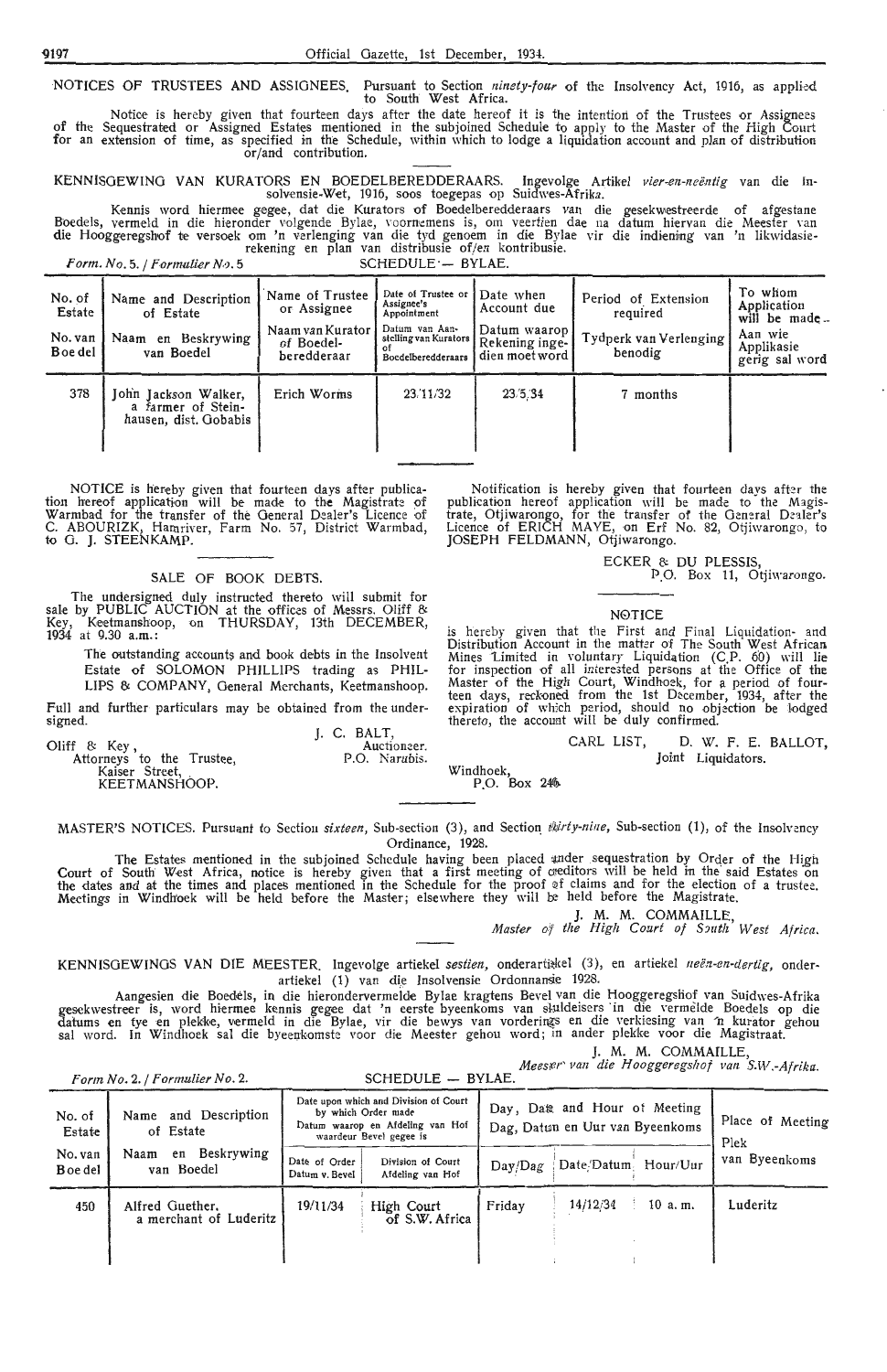MASTER'S NOTICES. Pursuant to Section 16, Sub-section (3), of the Insolvency Ordinance, 1928, and/or Section 119, Sub-section (3), of the Companies' Ordinance, 1928.

NOTICE is hereby given that the Estates mentioned in the subjoined Schedule have been placed under sequestration or liquidation provisionally by Order of High Court as therein set forth.

M. M. COMMAILLE *Master of the High Court of South W est Africa.* 

KENNISOEWINOS VAN DIE MEESTER. lngevolge artickel *sestien,* onderartiekeI (3), van die lnsolvensie Ordonnansie **1928.** 

Hiermee word kennis gegee dat die Boedcls in die aangehegte Bylae vermeld, voorlopig ingevolge Bevel van die Hooggeregshof van Suidwes-Afrika gesekwestreer is.

J. M. M. COMMAILLE, *Me.ester van die Hooggeregskof van S.W.-Afrika.* 

*Form No. 1. I Formulier No. 1.* SCHEDULE - BYLAE.

| No. of<br>Estate  | Name and Description of Estate<br>Naam en Beskrywing van Boedel             | Date of Order upon which and Di-<br>vision of Court by which Order made. | Upon the application of      |                                          |
|-------------------|-----------------------------------------------------------------------------|--------------------------------------------------------------------------|------------------------------|------------------------------------------|
| No. van<br>Boedel |                                                                             | Date of Order<br>Datum van Bevel                                         | Division of Court.           | Op die applikasie van                    |
| 452               | Caroline Dean, born Ballantyne, a farmer<br>of Hoasas, district Otiiwarongo | 17/11/34                                                                 | High Court of<br>S.W. Africa | A. J. Main & Coy.<br>(South Africa) Ltd. |

#### NOTICE OF APPLICATION FOR REHABILITATION.

Notice is hereby given that application will be made in terms of Section 108 (2) (a) of Ordinance No. 7 of 1928 to the High Court of South West Africa on Friday, the 1st day of March, 1934, at 9 o'clock in the forenoon or as soon thereafter as Counsel can be heard, for the rehabilitation of GEORG SCHMID, formerly a Butcher of Windhoek, whose estate, No. 322, was piaced under sequestration by order of the High Court of South West Africa, dated the 29th day of May, 1931.

Dated at Windhoek, this 15th day of November, 1934.

LORENTZ & BONE Applicant's Attorneys, Acme Bldgs.,<br>Kaiser Street, sei stieet,<br>Windhoek

NOTICE is hereby given that in terms of Section 43 (d) of Proclamation 32 of 1921 the Council of the Law Society of South West Africa, with the approval of the High Court of South West Africa, has increased the annual subscription provided for in Section 12 of the said Proclamation to £4.4.0 for each member as from the 1st January, 1935.

M. A. ISAACSON, Hon. Secretary.

## NOTICE

is hereby given that the farm ROIDINA No. 44, situate in the district of Omaruru, registered in the name of AL-BRECHT JUERGEN VON MALTZAHN, has been withdrawn from the sale by public auction to be held on the 15th De- cember, 1934, under Section 37 of the Land Bank Act, 1912, as amended and applied to South West Africa.

D. *].* CARLISLE, Windhoek, 22nd November, 1934. Deputy Sheriff.

NOTICE BY EXECUTORS CONCERNING LIQUIDATION ACCOUNTS LYING FOR INSPECTION: Section 68, Act No. 24 of 1913, as applied to South West Africa.

Notice is hereby given that copies of the Administration and Distribution Accounts in the Estates specified in<br>the attached Schedule will be open for the inspection of all persons interested therein for a period of 21 days period of inspection the Executors concerned will proceed to make payments in accordance therewith.

KENNISGEWING DEUR EKSEKUTEURS BETREFFENDE LIKWIDASIE-REKENINGS TER INSAGE. Artikel 68 Wet No. 24 van 1913, soos toegepas op Suidwes-Afrika.

Kennisgewing geskied hiermee dat duplikate van die Administrasie- en Distribusierekenings in die boedels vermeld in die navolgende Bylae, ter insage van al die persone, wat daarin belang het, op die kantore van die Meester<br>en die Magistraat, soos vermeld, gedurende 'n tydperk van drie weke (of langer indien spesiaal vermeld) vanaf<br>me uitbetaling ooreenkomstig vermelde rekenings.

| <b>SCHEDULE</b> | BYLAE. |  |
|-----------------|--------|--|
|-----------------|--------|--|

| Estate No.<br>Boedel No. | <b>ESTATE LATE</b><br>BOEDEL VAN WYLE                                                              | Description of<br>Account<br>Beskrywing van<br>Rekening            | Date<br>Period<br>Datum<br>Tydperk | Office of the<br>Master<br>Meester | Kantoor van die<br>Magistrate<br>Magistraat | Name and Address of<br>Executor or authoriz. Agent<br>Naam en adres v. eksekuteur<br>of gemagtigde Agent |
|--------------------------|----------------------------------------------------------------------------------------------------|--------------------------------------------------------------------|------------------------------------|------------------------------------|---------------------------------------------|----------------------------------------------------------------------------------------------------------|
| 1380                     | Joseph Struller                                                                                    | First and Final<br>Liquidation and<br>Distribution Acc.            | $21$ days                          | Windhoek                           | Warmbad                                     | E. Worms,<br>Box 18, Windhoek                                                                            |
| 1420                     | Helen (or Ellen) Geddes<br>Clark, born Findlay,<br>and surviving spouse<br>John Clark              | First and Final<br>Liquidation and<br>Distribution                 | $21$ days                          | Windhoek                           | Keetmans-<br>hoop                           | John Clark,<br>c/o St. C. Fourie,<br>Box 31, Otjiwarongo                                                 |
| 1551                     | Adolf Ehrenfried Hugo<br>Kriess, in his lifetime<br>a farmer of the farm<br>"Kriess", dist. Gibeon | First and Final<br>Liquidation Acc.<br>and Plan of<br>Distribution | 21 days<br>from<br>1/12/34         | Windhoek                           | Mariental                                   | Alec E. Rissik, Attorney<br>for Execut. Testam<br>Kaiser Str., Box 90,<br>Keetmanshoop                   |